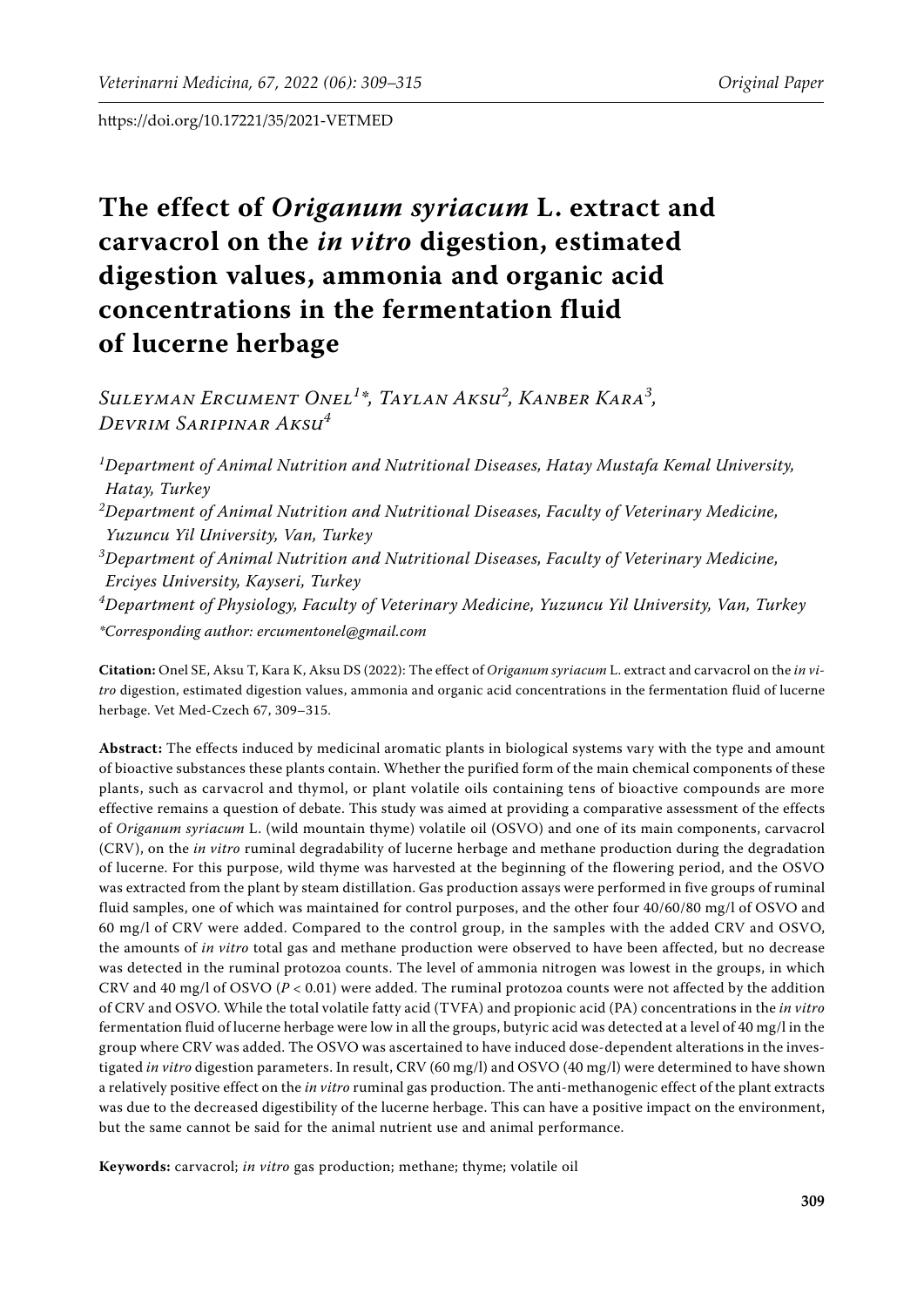Today, global food safety is faced with multiple challenges, including, among others, the greenhouse effect, global warming and an increasing world population. Almost half of the global carbon dioxide  $(CO_2)$  and methane  $(CH_4)$  emissions have occurred in the past 40 years ([IPCC 2014](#page-6-0)). Out of the 80 million tonnes of global annual CH<sub>4</sub> emissions, 47% originate from agricultural land activities and 39% originate from animal production, and these percentages are reported to increase by almost 50% in rural areas ([Gerber et al. 2013](#page-6-1); [Jafari et al. 2019](#page-6-2)). Depending on the type, particle size and dry matter content of the feed provided to the animals, the amount of  $CH<sub>4</sub>$  produced per head is reported to range between 60–160 kg/year for cattle and 10–16 kg/year for sheep and goats [\(Hristov et al. 2013](#page-6-3)). In ruminants, methane production is reported to cause a 2–12% loss in the gross energy ([Wanapat et al. 2015\)](#page-6-4). No environmental hazard has been reported to be associated with the use of volatile oils (VOs) as feed additives, such that, when administered at the recommended doses, the use of VOs in animal nutrition is considered to be safe ([Baytok et al. 2017;](#page-5-0) [Onel and Aksu 2020\)](#page-6-5).

VOs show an anti-methanogenic effect on the *in vitro* degradation and they alter the ruminal fluid parameters ([Cobellis et al. 2016;](#page-5-1) [Onel et al.](#page-6-6)  [2020;](#page-6-6) [Zhou et al. 2020](#page-6-7)). Carvacrol, a major active phenolic compound found in thyme, is responsible for the antibacterial effect of this plant. However, only limited information is available on the dosedependent effect of carvacrol on the enteric  $CH<sub>4</sub>$ production ([Soltan et al. 2011\)](#page-6-8). Owing to the active substances found in its composition, thyme volatile oil has the potential of altering the ruminal fluid indicators and the *in vitro* degradation. Thus, the present study was designed to provide scientific data on the use of VOs and phenolic compounds as feed additives to reduce the enteric  $CH_4$  production in ruminants, and thereby contributing to minimising the effects of global climate change and improving the ruminant production.

The Mediterranean flora includes several thyme species (*Thymbra spicata* L., *Origanum syriacum* L., *Origanum onites* L. and *Thymbra sintenisii* subsp. *isaurica*). Volatile oils extracted from these species contain the secondary compounds carvacrol and thymol, which determine the functional effects of the plant. The carvacrol content of thyme species is reported to show a wide variation (19.23–34.10%) [\(Onel et al. 2018](#page-6-9)). *In vitro* studies have demonstrat-

ed the anti-methanogenic and antibacterial effects of carvacrol during ruminal fermentation [\(Soltan](#page-6-8) [et al. 2011](#page-6-8); [Castaneda-Correa et al. 2019](#page-5-2)). It is clear that the effect of OSVO on the ruminal fermentation and feed digestion is directly related to the active substances it contains. This study is based on the hypothesis that the effects of *Origanum syriacum* L. volatile oil, administered at different doses, and pure carvacrol on the *in vitro* ruminal degradation and methane production may differ. Thus, this study was designed to determine the effects of carvacrol alone and the combination of active substances found in *Origanum syriacum* L. (carvacrol + thymol + γ-terpinene + *p*-cymene). The aim of the present study was to present a comparative assessment of the effects of carvacrol (60 mg/l) and *Origanum syriacum* L. volatile oil (40/60/80 mg/l) on the *in vitro* ruminal gas production and methane emission associated with the degradation of lucerne herbage, as well as on the ruminal organic acid concentrations and protozoa counts.

# **MATERIAL AND METHODS**

#### **Ethical approval**

We obtained an approval (No. 2020/05-2) from the Local Ethics Committee of Hatay Mustafa Kemal University for this study.

## **Plant material**

The plant volatile oil used in this study was extracted by steam distillation from *Origanum syriacum* L. leaves, which were harvested during the flowering period and later dried at 35 °C.

## **Extraction and component analyses of** *Origanum syriacum* **L. volatile oil**

The dried plant material was chopped and placed in a beaker, then steam distillation was used to extract the essential oil. Steam distillation is based on the principle of applying pressure to the plant materials using steam, creating droplets of oil and water together, then evaporating the water from the droplets in the beaker. The chemical components of the volatile oil were determined using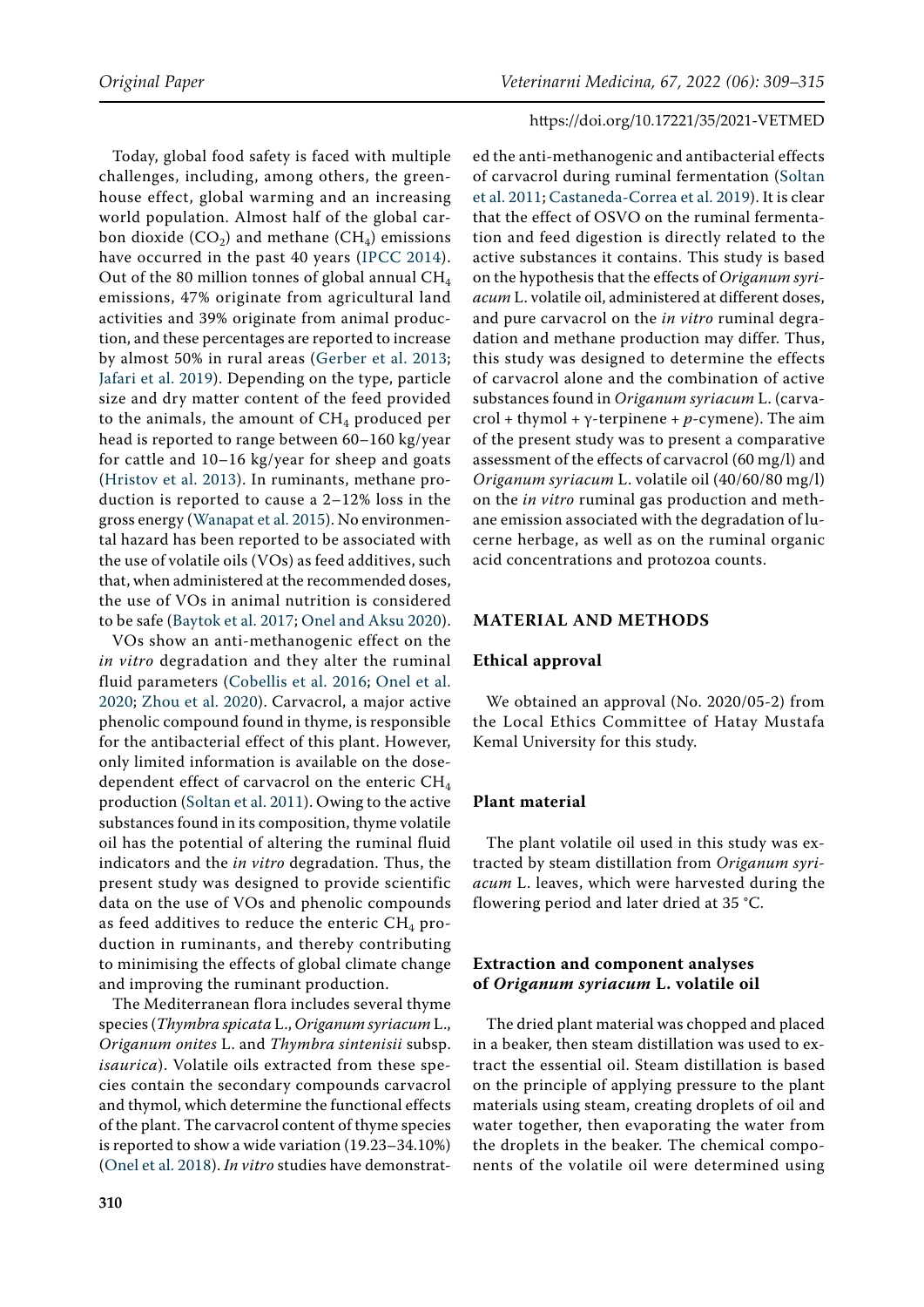an ISQ Single Quadrupole model gas chromatograph and a TG-Wax MS-A model (both Thermo Fisher Scientific, Waltham, MA, USA), a 5% phenyl polysilphenylene-siloxane column with a 0.25 mm inner diameter, 30 m in length, and a 0.25 µm film thickness. Helium (99.9%) was used as the carrier gas at a flow rate of 1 ml/minute. The ionisation energy was 70 eV and the mass range (m/z) was set from 1.2 amu to 1 200 amu. The scan mode was used for the data collection. The temperature of the mass spectrometry (MS) transfer line was 250 °C, the MS ionisation temperature was 220 °C, the temperature of the injection port was 220 °C, and the column temperature was initially 50 °C and increased up to 220 °C at a rate of 3 °C/minute. The structure of each component was described using the Xcalibur software (Thermo Fisher Scientific, USA) and mass spectra.

#### **Chemical analysis of dried lucerne herbage**

Lucerne herbage, which was harvested during the vegetation period and subsequently dried, was analysed for the dry matter (DM), crude ash (CA), crude protein (CP), and crude fat (CF) using the official analysis methods of the Association of Official Analytical Chemists [\(AOAC 1995](#page-5-3)). The composition of the neutral-detergent fibres (NDFs), acid-detergent fibres (ADFs) and acid detergent lignin (ADL) were analysed as described by [Van](#page-6-10)  [Soest et al. \(1991\)](#page-6-10).

## *In vitro* **gas production**

The *in vitro* degradability of the dried lucerne herbage was determined by the *in vitro* gas production assay described by [Menke et al. \(1979\)](#page-6-11). Approximately one litre ruminal fluid samples were collected from (using a gastric tube) each of two Brown Swiss beef cattle, weighing 500–550 kg, and were transported to the laboratory in insulated flasks at 39  $\pm$  1 °C. The ruminal fluids were filtered under  $CO<sub>2</sub>$  gas pressure through four layers of muslin cloth and were used for the *in vitro*  gas production. *Origanum syriacum* L*.* volatile oil was drawn into 100 ml glass syringes (FORTUNA®; Merck KGaA, Darmstadt, Germany) and added at levels of 40/60/80 mg/l to the ruminal fluid samples. Carvacrol (Sigma Aldrich Co., St. Louis,

MO, USA) was added to the ruminal liquid samples at a level of 60 mg/l. Incubation was performed in 10 ml sample aliquots with  $200 \pm 10$  mg of dried lucerne herbage and 20 ml of a mixture of buffer + macrominerals + microminerals + reduction solution + resazurin solution. Gas was produced in four replicates of the samples from each group. Four syringes were used for the blind calculations.

# **Determination of the** *in vitro* **total gas and methane production**

The total amount of gas produced in each syringe was determined by reading the volume (ml) on the syringe barrel at the end of a 24 h-incubation period. The share of methane in the total percentage (%) of gas produced was determined using an infrared methane sensor (Sensor Europe GmbH, Erkrath, Germany).

# **Determination of the** *in vitro* **degradability parameters**

The effects of *Origanum syriacum* L*.* and carvacrol on the *in vitro* metabolisable energy (ME), organic matter digestibility (OMD) and net energy lactation  $(NE_l)$  values were calculated using the formulae indicated below ([Menke et al. 1979](#page-6-11); [Blummel et al. 1997\)](#page-5-4).

ME  
\n
$$
(MJ/kg DM) = \frac{2.20 + 0.136 \times GP + 0.057 \times}{\times CP + 0.0028597 \times EE^{2}}
$$
\n(1)  
\n
$$
14.88 + 0.889 \times GP + 0.45 \times
$$

 $(MID$  =  $14.88 + 0.889 \times GP + 0.45 \times$ <br>  $(MDM)$  =  $\times CP + 0.0651 \times CA$  (2)

where:

DM – dry matter;

- GP 24 h net gas production (ml/200 mg, DM);
- $CP$  crude protein (g/kg DM);
- $CA crude$  ash (g/kg DM);

EE – ether extract ( $g/kg DM$ ).

## **Determination of the total protozoa count**

At the end of the incubation period, the content of the glass syringes was used to count the number of protozoa. At the end of 24 h, 1 ml of the content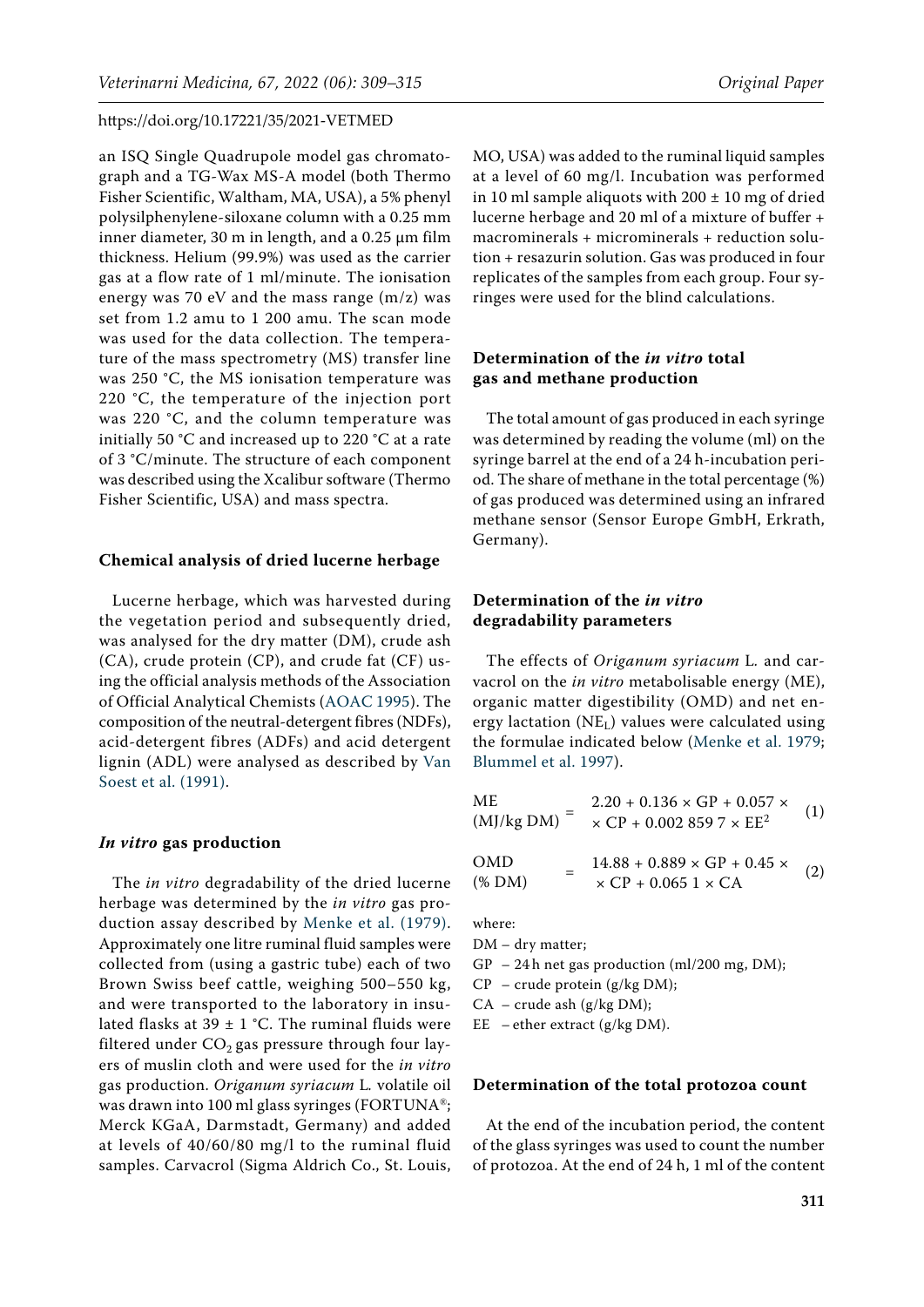was filtered from each syringe and 49 ml of a diluent was added (mixture of 20 ml of 37% formalin, 150 ml of glycerine and 820 ml of distilled water) to prepare the ready-to-count 50 ml sample aliquots as described by [Boyne et al. \(1957\)](#page-5-5). One ml of each aliquot was placed in the chamber of a McMaster's slide to count the number of protozoa per cubic centimetre ([Boyne et al. 1957](#page-5-5)).

## **Statistical analysis**

The statistical analyses of the raw data obtained in this study were made using the SPSS v17.0 (IBM, USA) software package. The statistical significance of the groups was determined by a one-way analysis of variance (ANOVA). The dose-dependent differences of the *in vitro* digestion parameters were detected with a polynomial contrast analysis (linear, quadratic and cubic). When a statistical significance was detected, Tukey's multiple range test was performed as a multiple comparison test. The *P*-level for statistical significance was set below 0.05  $(P < 0.05)$ .

# **RESULTS**

The chemical composition of the volatile oil extracted by steam distillation is shown in [Table 1](#page-3-0). The main constituents of the *Origanum syriacum* L. volatile oil, determined by chemical analysis, include γ-terpinene (21.89%), thymol (19.38%), carvacrol (19.23%) and *p*-cymene (17.90%).

| Components                     | Rate $(\%)$ | Retention time (RT) |
|--------------------------------|-------------|---------------------|
| $\alpha$ -Pinene               | 1.30        | 12.81               |
| α-Thujene                      | 1.62        | 13.09               |
| $\beta$ -Pinene                | 0.27        | 17.38               |
| Myrcene                        | 2.95        | 21.14               |
| $\alpha$ -Terpineol            | 4.47        | 22.08               |
| <b>D-Limonene</b>              | 0.59        | 23.18               |
| Sabinene                       | 0.41        | 23.77               |
| $\gamma$ -Terpinene            | 21.89       | 26.70               |
| $p$ -Cymene                    | 17.90       | 28.38               |
| Octan-3-ol                     | 2.75        | 36.16               |
| <i>trans-</i> Sabinene hydrate | 2.04        | 40.73               |
| Caryophyllene                  | 2.21        | 48.79               |
| 3-Cyclohexen-1-ol              | 1.27        | 49.21               |
| Humulene                       | 0.31        | 52.89               |
| Terpineol                      | 0.31        | 54.46               |
| Borneol                        | 0.37        | 54.74               |

# <span id="page-3-0"></span>Table 1. Chemical components of the *Origanum syriacum* L. volatile oil (%)

The effects observed at the end of a 24 h-incubation period on the *in vitro* gas production, ammonia nitrogen level and protozoa counts are listed in Table 2. The results obtained in the present study demonstrated that carvacrol and the different doses of OSVO have significantly altered gas production. It was determined that, when compared to the control group, the gas produc-

β-Caryophyllene oxide 0.50 65.67 Thymol 19.38 69.48 Carvacrol 19.23 70.39

| Parameter                                | Control                      | <b>CRV</b><br>$(60 \,\mathrm{mg/l})$ | <b>OSVO</b><br>$(40 \text{ mg/l})$ | <b>OSVO</b><br>$(60 \text{ mg/l})$ | <b>OSVO</b><br>$(80 \,\mathrm{mg/l})$ | <b>SEM</b> | $P$ -value    |
|------------------------------------------|------------------------------|--------------------------------------|------------------------------------|------------------------------------|---------------------------------------|------------|---------------|
| $GP$ (ml/g)                              | $39.30 \pm 1.80^a$           | $33.60 \pm 0.62^b$                   | $36.16 \pm 0.44^a$                 | $35.72 \pm 1.30^b$                 | $36.53 \pm 1.24^a$                    | 0.871      | $\Phi$        |
| $CH_4$ (%)                               | $21.95 \pm 0.20^{\rm b}$     | $23.55 \pm 0.52$ <sup>ab</sup>       | $22.67 \pm 0.51^{ab}$              | $24.02 \pm 0.97$ <sup>ab</sup>     | $25.07 \pm 0.37$ <sup>a</sup>         | 0.337      | $\frac{1}{2}$ |
| Methane (ml)                             | $8.63 \pm 0.45^{ab}$         | $6.96 \pm 0.19^b$                    | $8.19 \pm 0.15^{ab}$               | $8.60 \pm 0.60^{ab}$               | $9.16 \pm 0.41$ <sup>a</sup>          | 0.233      | $\frac{1}{2}$ |
| ME (MJ/kg DM)                            | $8.58 \pm 0.24$ <sup>a</sup> | $7.26 \pm 0.08^b$                    | $8.16 \pm 0.06^a$                  | $8.10 \pm 0.16^a$                  | $8.21 \pm 0.16^a$                     | 0.118      | $\frac{1}{2}$ |
| OMD(%)                                   | $64.43 \pm 1.760^a$          | $55.81 \pm 0.55^{\rm b}$             | $61.64 \pm 0.38$ <sup>a</sup>      | $61.25 \pm 1.16^a$                 | $61.97 \pm 1.10^a$                    | 0.774      | $\frac{1}{2}$ |
| $NH_3-N$ (mg/l)                          | $477.5 \pm 2.5^{\circ}$      | $410 \pm 11.9$ <sup>c</sup>          | $417.5 \pm 4.7$ <sup>bc</sup>      | $425.0 \pm 9.1^{\rm bc}$           | $455.0 \pm 15.8$ <sup>ab</sup>        | 7.05       | $\frac{1}{2}$ |
| Protozoa ( $\times$ 10 <sup>3</sup> /ml) | $2.70 \pm 0.10$              | $3.08 \pm 0.12$                      | $2.82 \pm 0.11$                    | $3.07 \pm 0.16$                    | $2.67 \pm 0.19$                       | 0.069      | <b>NS</b>     |

\*Differences between the averages values indicated by different letters in the same row are important (*P* < 0.01)  $CH_4$  = methane production as a percentage of the total gas production; CRV = carvacrol; GP = 24 h gas production; ME  $=$  metabolic energy; NH<sub>3</sub>-N  $=$  nitrogen bound to ammonia; NS  $=$  not significant; OMD  $=$  organic matter digestibility; OSVO = *Origanum syriacum* L. volatile oil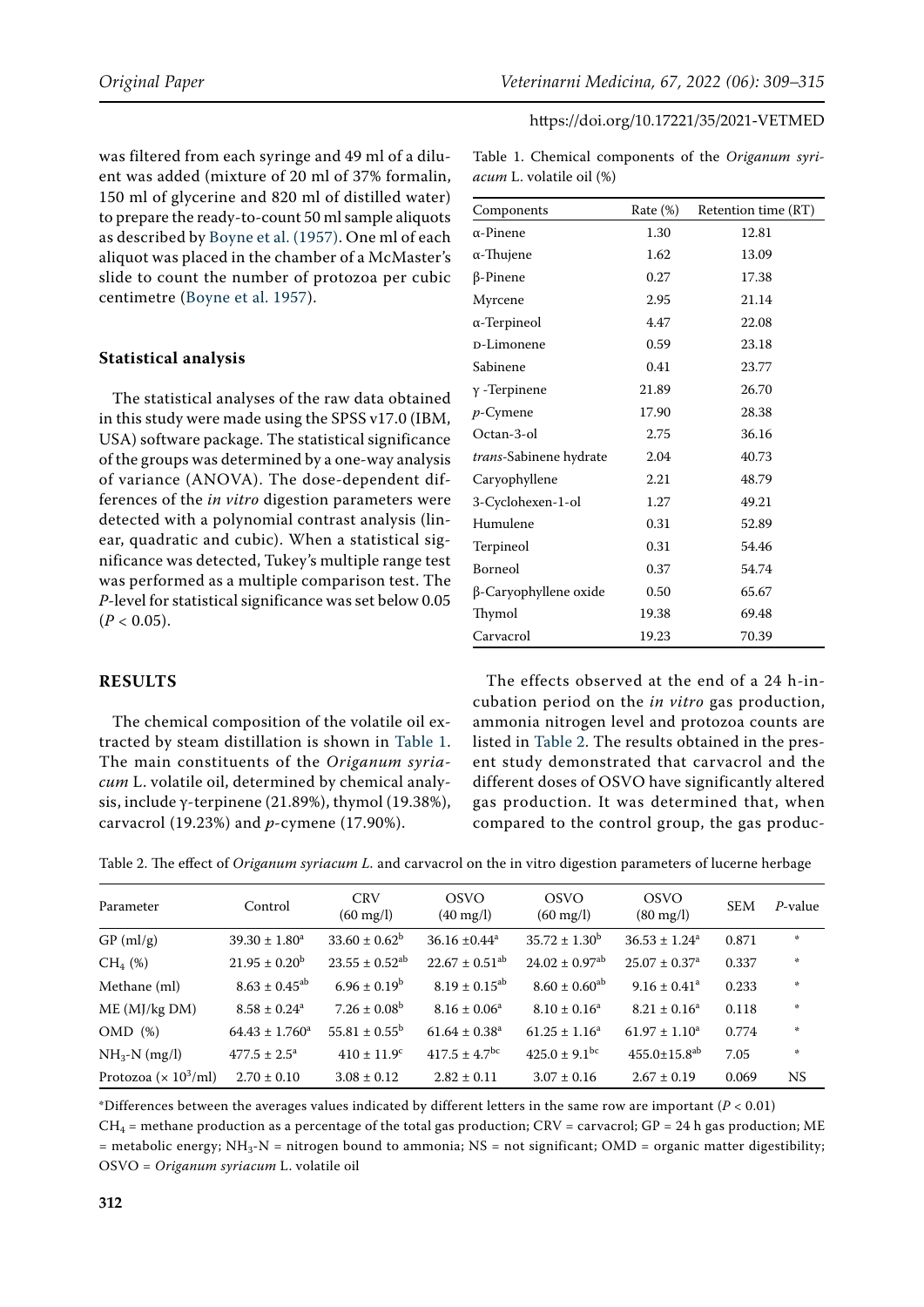| Volatile fatty<br>acids | Control                        | <b>CRV</b><br>$(60 \,\mathrm{mg/l})$ | <b>OSVO</b><br>$(40 \text{ mg/l})$ | <b>OSVO</b><br>$(60 \text{ mg/l})$ | <b>OSVO</b><br>$(80 \,\mathrm{mg/l})$ | <b>SEM</b> | P-value   |
|-------------------------|--------------------------------|--------------------------------------|------------------------------------|------------------------------------|---------------------------------------|------------|-----------|
| <b>TVFA</b>             | $102.96 \pm 0.86^a$            | $98.28 \pm 0.77$ <sup>d</sup>        | $99.92 \pm 0.83^{\rm b}$           | $99.35 \pm 0.96^{\rm b}$           | $98.94 \pm 0.81$ <sup>c</sup>         | 1.204      | $\pm\pm$  |
| AA                      | $56.07 \pm 1.30$               | $53.04 \pm 0.81$                     | $54.03 \pm 1.16$                   | $53.03 \pm 1.29$                   | $53.04 \pm 1.24$                      | 1.656      | <b>NS</b> |
| <b>PA</b>               | $21.04 \pm 1.64$               | $20.05 \pm 2.54$                     | $20.04 \pm 1.61$                   | $19.04 \pm 1.54$                   | $20.06 \pm 2.70$                      | 1.464      | NS        |
| <b>BA</b>               | $18.05 \pm 0.97$ <sup>ab</sup> | $17.03 \pm 1.16^b$                   | $18.05 \pm 1.19^{ab}$              | $20.34 \pm 0.95^{\text{a}}$        | $20.04 \pm 1.06^a$                    | 1.512      | $\Phi$    |
| <b>OFA</b>              | 4.83                           | 4.88                                 | 4.86                               | 3.89                               | 2.87                                  | 1.741      | NS.       |
| AA/PA                   | 2.66                           | 2.67                                 | 2.86                               | 2.95                               | 2.78                                  | 0.194      | <b>NS</b> |

<span id="page-4-0"></span>Table 3. The effect of *Origanum syriacum* L. and carvacrol on athe molarities of volatile fatty acids in the *in vitro*  fermentation fluid (mmol/l)

\*Differences between the average values indicated by different letters in the same row are important; \*\*Differences between the average values indicated by different letters in the same row are statistically significant (*P* < 0.05)

AA = acetic acid; AA/PA = acetate/propionate ratio; BA = butyric acid; CRV = carvacrol; OFA = other fatty acids comprised of iso-butyrate + valerate + iso-valerate; OSVO = *Origanum syriacum* L. volatile oil; PA = propionic acid; TVFA = (as mmol/l rumen fluid) total volatile fatty acids comprised of acetate + propionate + butyrate + iso-butyrate + valerate + iso-valerate

tion decreased by 9% with the addition of 60 mg/l of OSVO, and by 14% with the addition of carvacrol  $(P < 0.01)$ . The methane production (ml), organic matter degradability (OMD) and metabolisable energy (ME) were observed to have decreased with the addition of carvacrol  $(P < 0.01)$ . Compared to the control group, the ruminal ammonia levels were observed to have significantly decreased in all of the treatment groups  $(P < 0.01)$ .

As seen in [Table 3](#page-4-0) which presents the effects of the carvacrol and *Origanum syriacum* L. volatile oil on the ruminal fermentation, while the TVFA concentration significantly decreased with the addition of carvacrol and all the doses of *Origanum syriacum* L. volatile oil (*P* < 0.05), the BA level decreased with the addition of carvacrol only (*P* < 0.01). The addition of 80 mg/l of *Origanum syriacum* L. volatile oil and 60 mg/l of carvacrol were found to be the most effective on the ruminal fermentation.

## **DISCUSSION**

The effects and compositional levels of the secondary plant components vary with the species, geographical region and location. The effect of a plant extract is related to the antimicrobial, antiprotozoal and antioxidant substances the plant contains [\(Onel et al. 2020\)](#page-6-6). Gas production during *in vitro* incubation is generally a good sign of ruminal degradation and microbial activity, and higher gas production levels indicate the presence of better nutritional sources for ruminal microorganisms [\(Boussaada et al. 2018](#page-5-6)). To date, the antimicrobial, antiprotozoal and antioxidant effects of plant volatile oils have been extensively investigated, yet the effects of these oils on the methane emissions have not been determined. The volatile oil used in this study, which was extracted from *Origanum syriacum* L., a plant that grows along the Mediterranean coastline, is known to show antibacterial effect owing to the high levels of γ-terpinene (21.89%), thymol (19.38%), carvacrol (19.23%) and *p*-cymene (17.90%) it contains ([Onel and Aksu 2020](#page-6-5)). The volatile oil levels and chemical composition previously reported for plants harvested from similar locations are largely in agreement with those determined for the OSVO in the present study ([Karik](#page-6-12) [et al. 2015;](#page-6-12) [Aksu et al. 2018](#page-5-7)). On the other hand, in a study on a single plant species from three different locations, [Cook et al. \(2007\)](#page-6-13) determined differences in the composition of the volatile oils extracted from the specimens of the plant. These differences were not directly related to the prevailing climate conditions, but were rather of a local character and were observed for the different harvesting regions and plant organs.

Plant extracts intended to be used as feed additives and their administration doses should be selected in such a way that they do not show any adverse effect on the ruminal fermentation and do not cause feed spoilage. Plant volatile oils should improve the reduction in the ruminal ammonia concentrations [\(Patra and Yu 2012](#page-6-14); [Karik et al. 2015](#page-6-12); [Onel et al.](#page-6-6) [2020\)](#page-6-6). In the present study, 60 mg/l of *Origanum*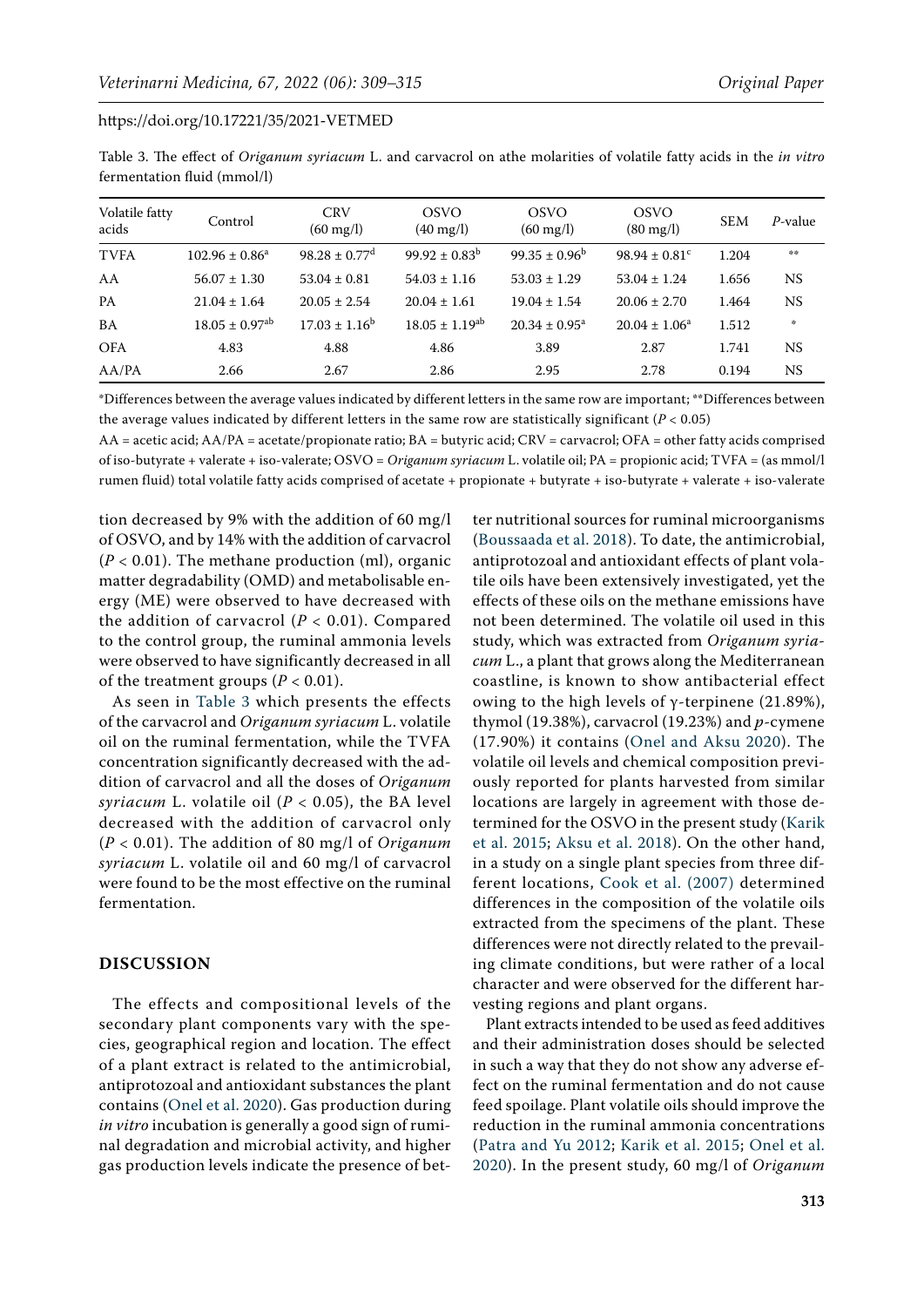*syriacum* L. volatile oil and 60 mg/l of carvacrol added to the ruminal fluid samples were determined to have reduced the *in vitro* gas production (*P* < 0.01). The differences observed between the effects of the other *Origanum syriacum* L. volatile oil doses on  $CH_4$  production were attributed to the differences in the levels of the phenolic compounds these doses contained. On the other hand, previous studies reporting increased gas production during the *in vitro* incubation with extracts of plants rich in secondary metabolites, including *Origanum syriacum* L., have attributed this increase to the secondary metabolites, and, in particular, to flavonoids ([Jimenez-Peralta et al. 2011;](#page-6-15) [Sallam et al. 2011](#page-6-16)).

In agreement with the reports of [Mandal et al.](#page-6-17)  [\(2016\)](#page-6-17) and [Onel et al. \(2020\),](#page-6-6) the present study demonstrated that carvacrol and *Origanum syriacum* L. volatile oil both showed a positive effect by reducing the ruminal ammonia levels without altering the protozoal counts. In view of the degradability, protozoal growth and reduced ammonia levels reported to being inhibited by the secondary plant metabolites [\(Patra and Yu 2014](#page-6-18)), the nitrogen decreasing effect of *Origanum syriacum* L. was attributed to the inhibition of the growth of ammonia-producing bacteria. On the other hand, different from *in vitro* research, other studies are available, which have been carried out in dairy cattle and sheep and suggest that volatile oils and the active substances they contain, such as carvacrol, do not affect the enteric methane production and bacterial nitrogen concentration. The TVFA and PA concentrations in the *in vitro* fermentation fluid of lucerne herbage were low in all the groups, while a low level of butyric acid was detected only in the group where carvacrol was added. It was ascertained that *Origanum syriacum* L*.* volatile oil led to dose-dependent alterations in the *in vitro* degradation parameters. In result, the addition of 40 mg/l of *Origanum syriacum* L. volatile oil and 60 mg/l of carvacrol to the ruminal fluid led to a decreasing effect in the *in vitro* ruminal gas and methane production.

The anti-methanogenic effect of the *Origanum syriacum* L. volatile oil was due to the decreased digestibility of the lucerne herbage. This can have a positive impact on the environment, but the same cannot be said for the digestibility of all the nutrients and the animal performance. For this reason, there is a need for *in vivo* studies that more clearly reveal the mode of action of plant extracts on reducing the methane production, and on determining the relationships between the composition of the diet and the dose of the plant extract used. Thus, although it is not certain, it will be possible to test the view that some plant extracts can reduce the palatability of the feeds and the feed intake.

# **Conflict of interest**

The authors declare no conflict of interest.

# **REFERENCES**

- <span id="page-5-3"></span>AOAC – Association of Official Analytical Chemists. Official methods of analysis of AOAC international. Washington, DC: Association of Official Analytical Chemists; 1995.
- <span id="page-5-7"></span>Aksu T, Saripinar AD, Kaya DA, Duran N, Onel SE, Canogullari S. The response of Japanese quails to dietary Thymbra spicata L. essential oil. Rom Biotech Lett. 2018;23(5):13909-17.
- <span id="page-5-0"></span>Baytok E, Kara K, Aksu T, Guclu BK, Ozkaya S, Denek N, Akcay A. The effect of Mediterranean thyme (Thymbra spicata L. var. spicata) essential oil on fattening performance and ruminal parameters in lamb. J Anim Feed Sci. 2017;26(4):319-25.
- <span id="page-5-4"></span>Blummel M, Makkar HPS, Becker K. In vitro gas production: A technique revisited. J Anim Physiol Anim Nutr. 1997;77(1):24-34.
- <span id="page-5-6"></span>Boussaada A, Arhab R, Calabro S, Grazioli R, Ferrara M, Musco N, Cutrignelli MI. Effect of Eucalyptus globulus leaves extracts on in vitro rumen fermentation, methanogenesis, degradability and protozoa population. Ann Anim Sci. 2018;18(3):753-67.
- <span id="page-5-5"></span>Boyne AW, Eadie JM, Raitt K. The development and testing of a method of counting rumen ciliate protozoa. J Gen Microbiol. 1957 Oct;17(2):414-23.
- <span id="page-5-2"></span>Castaneda-Correa A, Corral-Luna A, Hume ME, Anderson RC, Ruiz-Barrera O, Castillo-Castillo Y, Rodriguez-Almeida F, Salinas-Chavira J, Arzola-Alvarez C. Effects of thymol and carvacrol, alone or in combination, on fermentation and microbial diversity during in vitro culture of bovine rumen microbes. J Environ Sci Health B. 2019;54(3):170-5.
- <span id="page-5-1"></span>Cobellis G, Trabalza-Marinucci M, Marcotullio MC, Yu Z. Evaluation of different essential oils in modulating methane and ammonia production, rumen fermentation, and rumen bacteria in vitro. Anim Feed Sci Technol. 2016; 215:25-36.